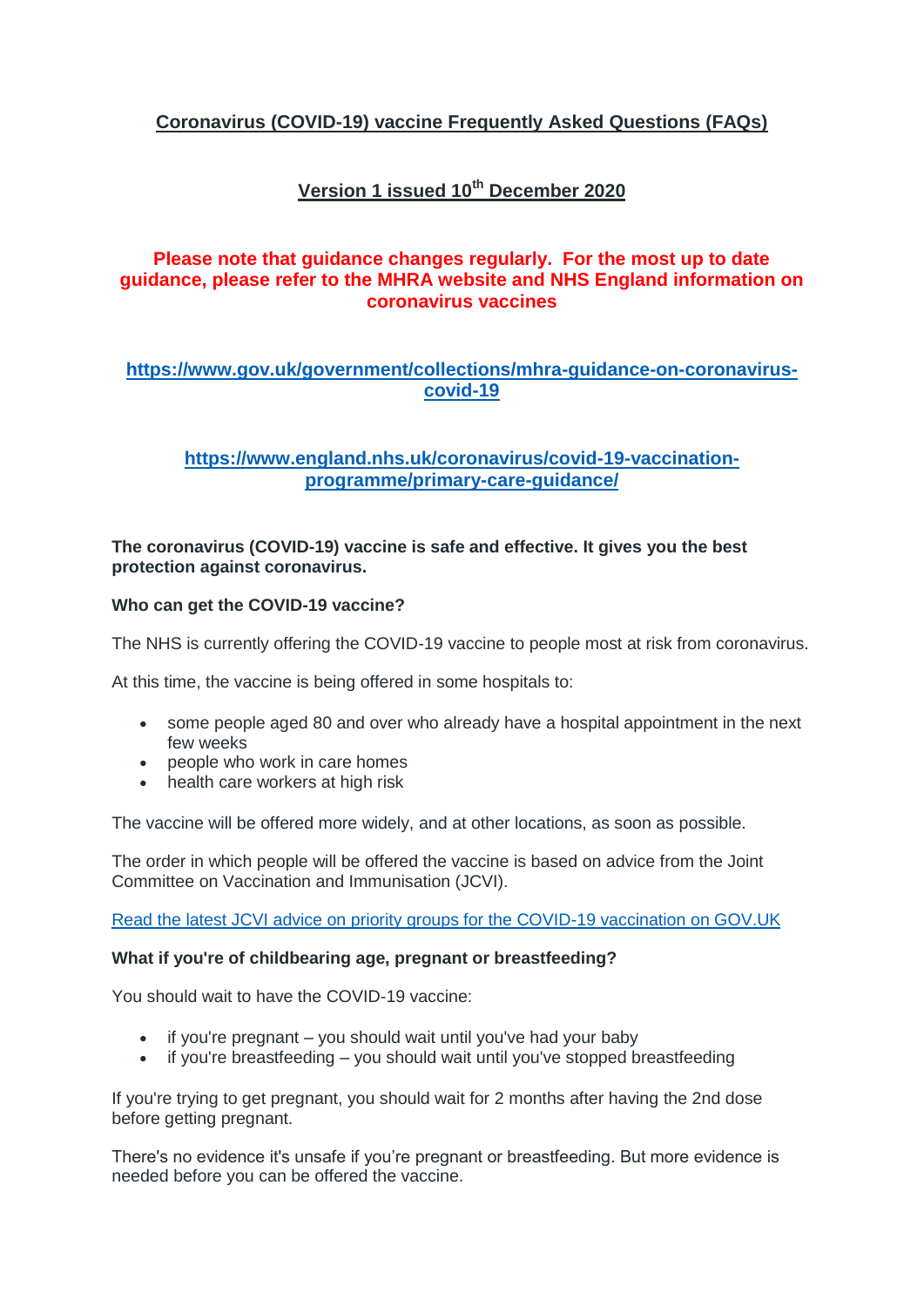#### [Read the latest COVID-19 vaccine advice if you're pregnant, may get pregnant or are](https://www.gov.uk/government/publications/covid-19-vaccination-women-of-childbearing-age-currently-pregnant-planning-a-pregnancy-or-breastfeeding)  [breastfeeding on GOV.UK](https://www.gov.uk/government/publications/covid-19-vaccination-women-of-childbearing-age-currently-pregnant-planning-a-pregnancy-or-breastfeeding)

### **How the COVID-19 vaccine is given?**

The COVID-19 vaccine is given as an injection into your upper arm.

It's given as 2 doses, at least 21 days apart.

#### **How safe is the COVID-19 vaccine?**

The vaccine approved for use in the UK was developed by Pfizer/BioNTech.

It has met strict standards of safety, quality and effectiveness set out by the independent Medicines and Healthcare products Regulatory Agency (MHRA).

Any coronavirus vaccine that is approved must go through all the clinical trials and safety checks all other licensed medicines go through. The MHRA follows international standards of safety.

Other vaccines are being developed. They will only be available on the NHS once they have been thoroughly tested to make sure they are safe and effective.

So far, thousands of people have been given a COVID-19 vaccine and no serious side effects or complications have been reported.

[Read about the approved Pfizer/BioNTech vaccine for COVID-19 by MHRA](https://www.gov.uk/government/publications/regulatory-approval-of-pfizer-biontech-vaccine-for-covid-19) on GOV.UK

## **How effective is the COVID-19 vaccine?**

After having both doses of the vaccine most people will be protected against coronavirus. It takes a few weeks after getting the 2nd dose for it to work. There is a small chance you might still get coronavirus even if you have the vaccine.

This means it is important to:

- continue to follow [social distancing guidance](https://www.nhs.uk/conditions/coronavirus-covid-19/social-distancing/what-you-need-to-do/)
- if you can, wear something that covers your nose and mouth in places where it's hard to stay away from other people

Information:

Read more about [why vaccines are safe and important,](https://www.nhs.uk/conditions/vaccinations/why-vaccination-is-safe-and-important/) including how they work and what they contain.

#### **What are the possible COVID-19 vaccine side effects?**

Most side effects are mild and should not last longer than a week, such as:

- a sore arm where the needle went in
- feeling tired
- a headache
- feeling achy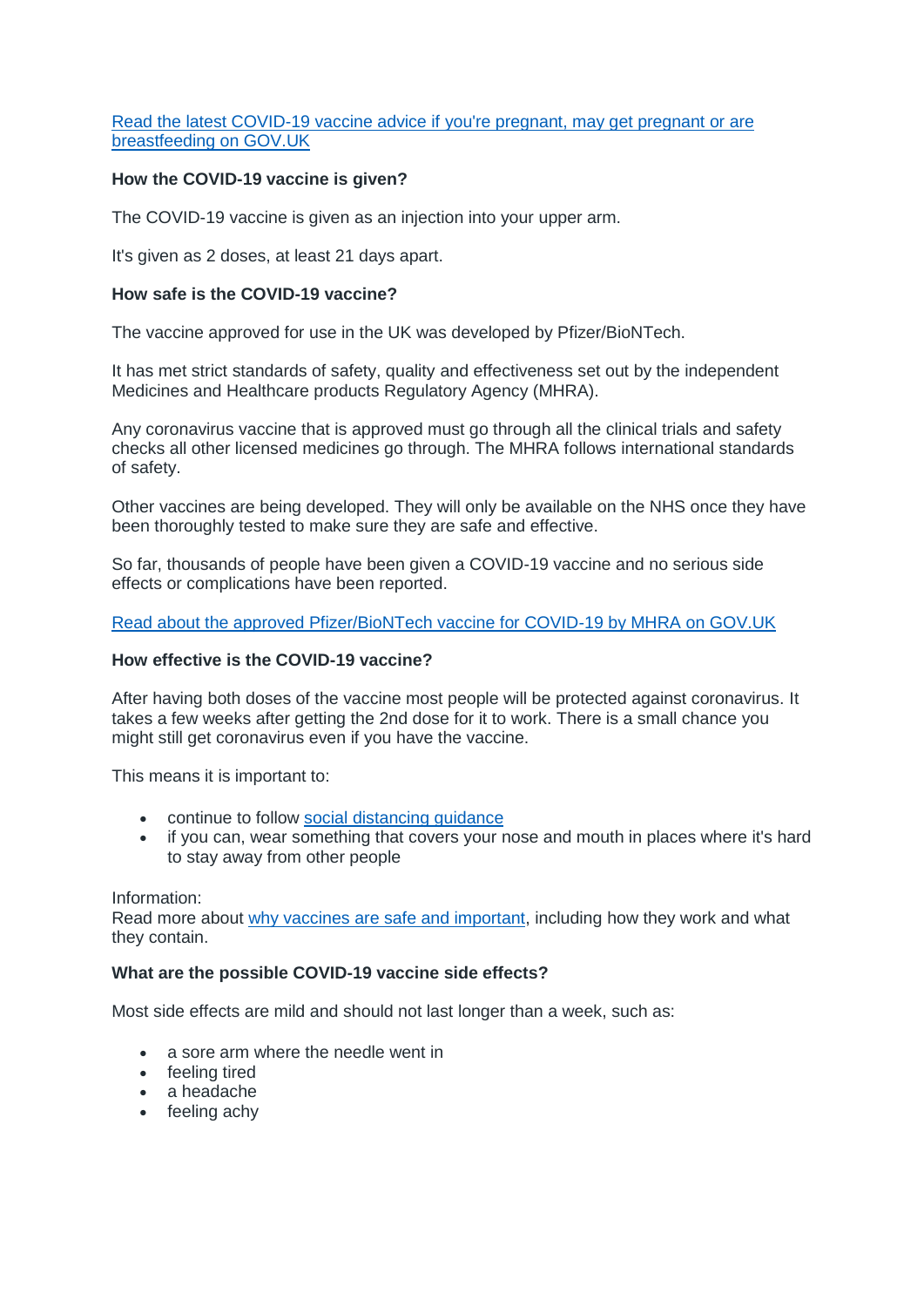You can take painkillers, such as paracetamol, if you need to. If you have a high temperature you may have coronavirus or another infection. If your symptoms get worse or you are worried, call 111.

It's very rare for anyone to have a serious reaction to the vaccine (anaphylaxis). If this does happen, it usually happens within minutes. Staff giving the vaccine are trained to deal with allergic reactions and treat them immediately.

Any person with a history of immediate-onset anaphylaxis to a vaccine, medicine or food should not receive the Pfizer BioNTech vaccine. A second dose of the Pfizer BioNTech vaccine should not be given to those who have experienced anaphylaxis to the first dose of Pfizer BioNTech vaccination.

Vaccine recipients will be monitored for 15 mins after vaccination, with a longer observation period when indicated after clinical assessment.

The health professionals overseeing the immunisation service are trained to recognise an anaphylactic reaction and be familiar with techniques for resuscitation of a patient with anaphylaxis.

Information: You can report any suspected side effect using the Yellow Card safety scheme.

#### [Visit Yellow Card for further information](https://coronavirus-yellowcard.mhra.gov.uk/)

#### **COVID-19 vaccine ingredients**

The COVID-19 vaccine does not contain any animal products or egg.

## **Can the vaccination give me Covid-19?**

The vaccine cannot give you COVID-19 infection, and two doses will reduce your chance of becoming seriously ill. You will still need to follow the guidance in your workplace, including wearing the correct personal protection equipment and taking part in any screening programmes. Like all medicines, vaccines can cause side effects. Most of these are mild and short-term, and not everyone gets them.

It is possible to have caught COVID-19 and not realise you have the symptoms until after your vaccination appointment.

The most important symptoms of COVID-19 are recent onset of any of the following:

- a new continuous cough
- a high temperature
- a loss of, or change in, your normal sense of taste or smell

If you have the symptoms above, stay at home and arrange to have a test. Further information on symptoms is available on [NHS.UK.](https://www.nhs.uk/conditions/coronavirus-covid-19/symptoms/)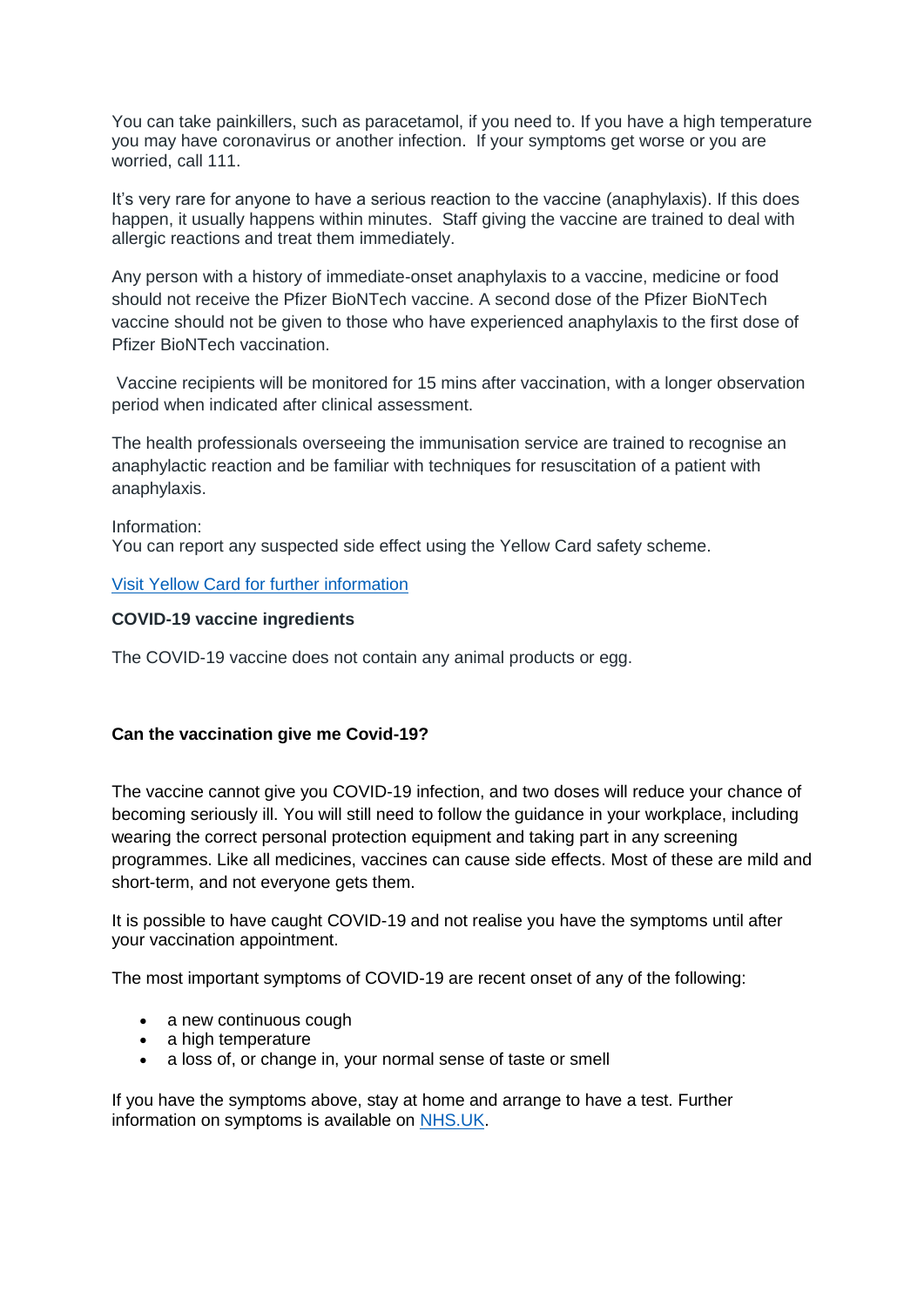## **Can you give COVID-19 to anyone, after having the vaccine?**

The vaccine cannot give you COVID-19 infection, and 2 doses will reduce your chance of becoming seriously ill. We do not yet know whether it will stop you from catching and passing on the virus. So, it is important to follow the guidance in your local area to protect those around you.

To protect yourself and your family, friends and colleagues you still need to:

- practice social distancing
- wear a face mask
- wash your hands carefully and frequently
- follow the [current guidance](https://www.gov.uk/coronavirus)

## **How COVID-19 is spread**

COVID-19 is spread through droplets breathed out from the nose or mouth, particularly when speaking or coughing. It can also be picked up by touching your eyes, nose and mouth after contact with contaminated objects and surfaces.

## **I have had my flu vaccine, do I need the COVID-19 vaccine as well?**

The flu vaccine does not protect you from COVID-19. As you are eligible for both vaccines you should have them both, but normally separated by at least a week.

## **What is COVID-19 or coronavirus?**

COVID-19 is caused by a new coronavirus, known as SARS-CoV-2. It was first identified in late 2019. It is very infectious and can lead to severe respiratory disease.

Many people who are infected may not have any symptoms or only have mild symptoms. These commonly start with cough, fever, headache and loss of taste or smell.

Some people will feel very tired, have aching muscles, sore throat, diarrhoea and vomiting, fever and confusion. A small number of people then go on to have severe disease which may require hospitalisation or admission to intensive care.

Overall fewer than 1 in 100 people who are infected will die from COVID-19, but in those over 75 years of age this rises to 1 in 10.

There is no cure for COVID-19 although some newly tested treatments do help to reduce the risk of complications.

## **How do I get to the Harrow Vaccination Centre?**

## **The Hive Stadium, Camrose Ave, London HA8 6AG**

Travel to The Hive:

#### **Underground Train Links**

Nearest Stations are Canons Park station (400m) and Queensbury Station (600m) both on the Jubilee line.

#### **Bus Routes**